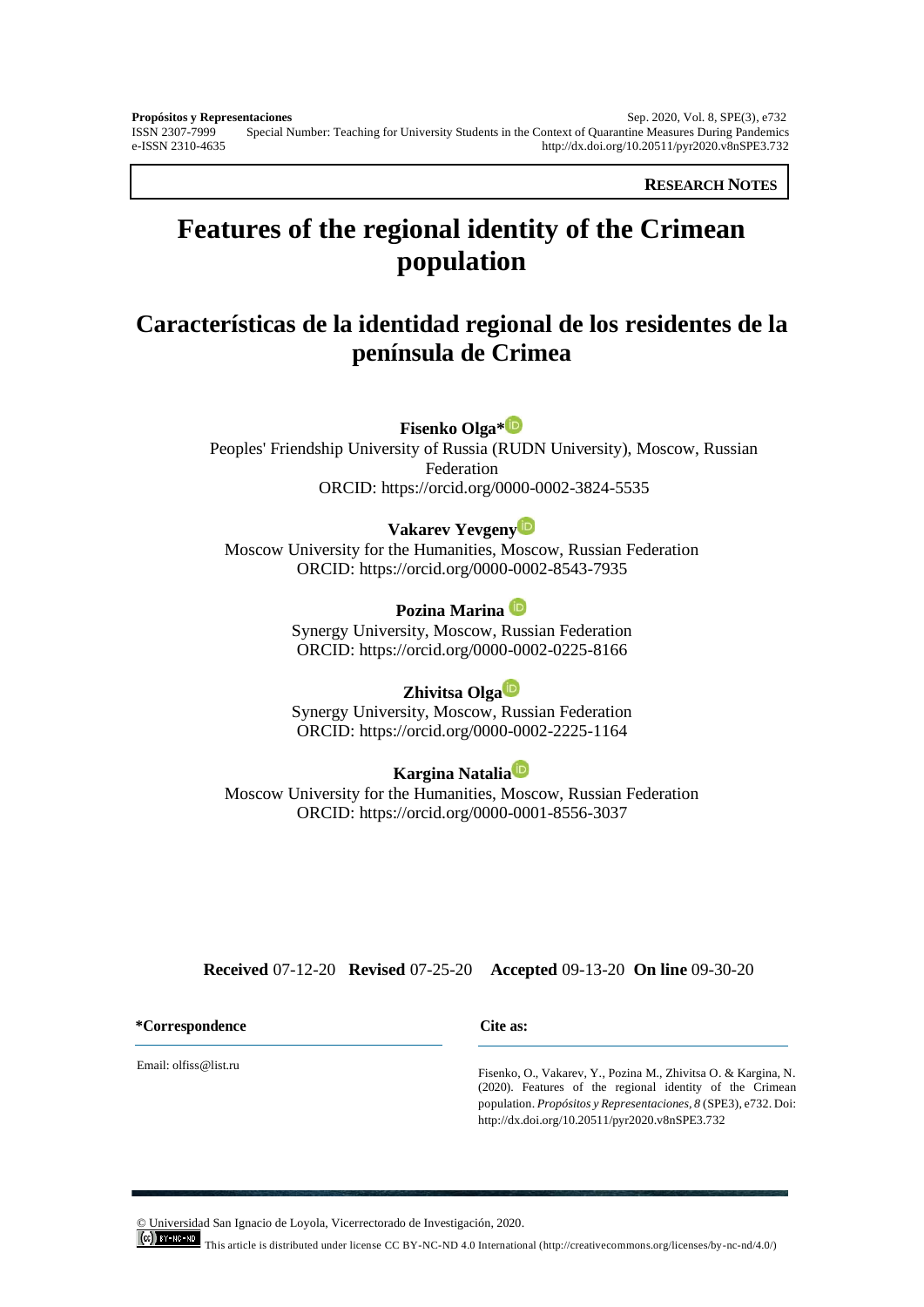#### **Summary**

The article discusses the issues of local identity. The article discusses the issues of local identity. The author proves the influence on the formation of regional identity of the territorial location of the region that organically combines Eastern Christian, Islamic, and Western Christian civilizations. The author proves the influence on the formation of regional identity of the territorial location of the region that organically combines Eastern Christian, Islamic, and Western Christian civilizations.

**Keywords:** Region; Self-Awareness; Identity; Psychology.

#### **Resumen**

El artículo provee temas relacionados con el estudio de la identidad regional. Se da la justificación teórica de la relevancia del estudio. Se destacan los principales enfoques desarrollados en psicología para el estudio de la identidad. El autor demuestra la influencia en la formación de la identidad regional de la ubicación territorial de la región, donde las civilizaciones cristiana oriental, islámica y cristiana occidental están orgánicamente unidas, así como su historia y lengua.

**Palabras clave:** Región; Autoconciencia; Identidad; Psicología.

## **Introduction**

The object of scientific knowledge in modern socio-psychological research is the category of "identity", which for a very long time has been staying off the radar in Russian psychology. It acquired its place in social psychology thanks to the research of P. Burnsa (1986), M.K. Gorshkova (2018), Iu.L. Kachanova, N.A. Shmatko (1994), V.V. Oblivantsova (2016), N. Khazova (2018), V.A. Iadova (2000), and others. The growing interest in the problems of identity is associated with the public's appeal to the issues of regional and interethnic relations within one country. As the analysis shows, there is no generally accepted definition of identity in psychological research. This is that many researchers associate the presence of many types of identity with (social, individual, group, regional, national, etc. identities).

Crimea is one of the most famous sociocultural space on the modern map of Russia. In the contemporary public consciousness of Russians, Crimea is an integral part of the Russian Federation. Historically, Crimea is the largest region that occupies a unique position in the Russian state stratification. The six-year period of Crimea being a part of the Russian Federation showed that the inclusion of new subjects (Crimea and the federal city of Sevastopol) into the Russian Federation is an essential milestone in the formation of regional and territorial identity both in the all-Russian space and on the scale of the Crimean peninsula. At the same time, studies of the Crimean peninsula have socio-psychological, local history, geopolitical, and historical aspects.

#### **The extent of prior research**

The study of regional identity is a promising direction in social psychology. Works by N.V. Antonova (1996), T.S. Baranova (1993), E.M. Zinovieva (1978), N.L. Ivanova (2004), Iu.L. Kachanova, N.A. Shmatko (1998), T.Z. Kozlova (1993), F.R. Maliukova (2003), Iu.G. Ovchinnikova (2003), M.B. Vladimirova (2016), E.E. Pronina (2016), and others covered general issues of personal identity in psychological research.

E.M. Zinovieva carried out a psychological analysis of the peculiarities of the formation of national identity (Zinovieva 1978).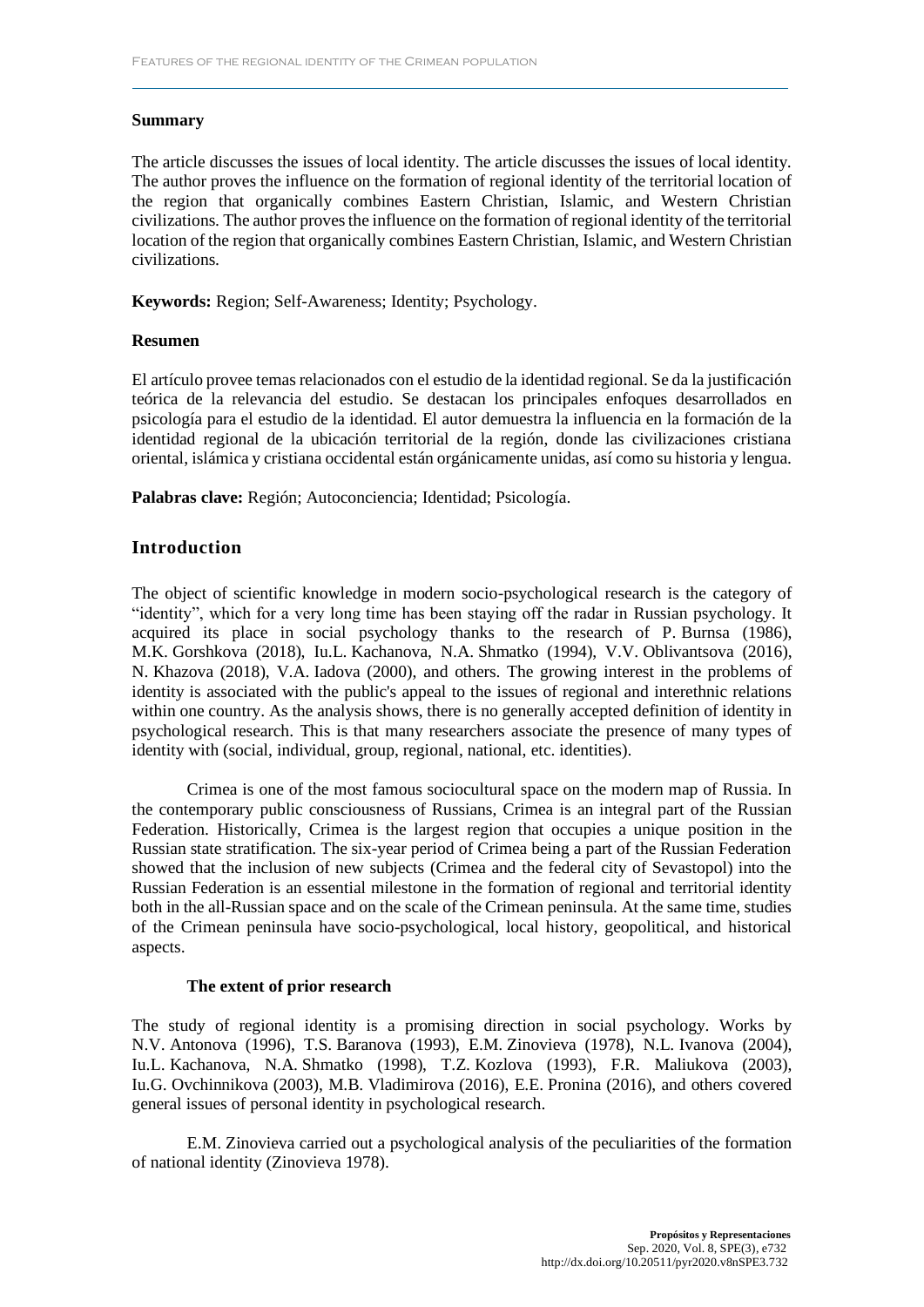The study of Russian regional identity was carried out by M.P. Krylov (2003), M.S. Kuropiatnik (2000), L.V. Makarova, G.F. Morozova, N.V. Tarasova (1986), E.Iu. Meleshkina (1999), Iu.L. Kachanov, N.A. Shmatko (1994), and others.

Thus, Russian scientists have repeatedly tried to study regional identity. However, there are relatively few works devoted to the study of the local identity of Crimean residents. In part, the issues of identification of Crimeans were covered in the collection "The Role and Significance of the Reunification of Crimea with Russia" (2015), in the works by L.A. Ozhegova, K.Iu. Sikach, A.Iu. Ozhegova (2018), M.K. Gorshkova (2018), N.V. Ishinova (2016), V.S. Kravchenko (2016), A.A. Kudlai (2016), I.N. Kulinich (2016), V.V. Oblivantsov (2016), V.P. Pavliuk, E.Iu. Savicheva (2016), D.A. Poletaev, B.V. Sokolenko, A.A. Bebka (2016), M.I. Rosenko (2016), and others.

E.V. Kniazeva (2017), V.M. Kapitsyn (2017), Kanakh Ammar Mahmuzh-Almutlak, O.V. Iarmak (2019), and others distinguished "Crimean identity" as a particular type.

#### **Research methods and techniques.**

In our work, we use analytical and descriptive approaches, a data analysis method, and a method of ascent from the abstract to the concrete.

#### **Discussion.**

#### **Psychological approaches to the study of identity**

Leonhard Euler was one of the first to use the concept of "identity" in the mathematical theory of systems. In psychology, this concept was used in 1914 by Z. Freud in the framework of psychoanalysis. In his work "Group Psychology and Ego Analysis", Freud defined it as an emotional-cognitive process of identifying oneself with another subject, group, model (Freud 1990, p. 42). Z. Freud distinguished primary, preoedipal, and secondary identification. Psychological identity consists of hierarchical positive and negative elements. If a person belongs to a minority, then there is a confusion of his own negative identity with the negative models of the minority, which has developed in the dominant group. Accordingly, self-hatred and feelings of inferiority develop. The dominant group seeks to preserve this negative minority identity (Freud 1990, p. 22-23). Identity is identified with the concepts of "self-concept" and "selfawareness". "Self-concept" is a broader concept than "identity". If "self-concept" is an individual's awareness of ideas about himself and their assessment (R. Burns), then "individuality" is the final result. Any individual strives for identification with the group. For an individual, identification means the need for love, support, and protection. The identification process involves the assimilation of norms, values, rules of behavior, mutual expectations of the group.

A new round in the study of identification is associated with the development of social psychology. He made a significant contribution to the theory of identification. V.A. Iadov identified the following types of social identities: a) identification with different communities; b) age-related identification; c) identification according to professional, productionorganizational and material-property criteria; d) civic identity; e) political and ideological value identifications; f) identifications on the basis of behavioral strategies (Iadov 2000, p.8).

Identity as a socio-psychological phenomenon was initially studied in the tradition of the psychoanalytic theory of A. Adler, E. Fromm, E. Erickson, K. Jung, and others.

E. Erickson understands a construct as identity, which is "a firmly assimilated and personally accepted self-perception in all the richness of a person's relationship to the surrounding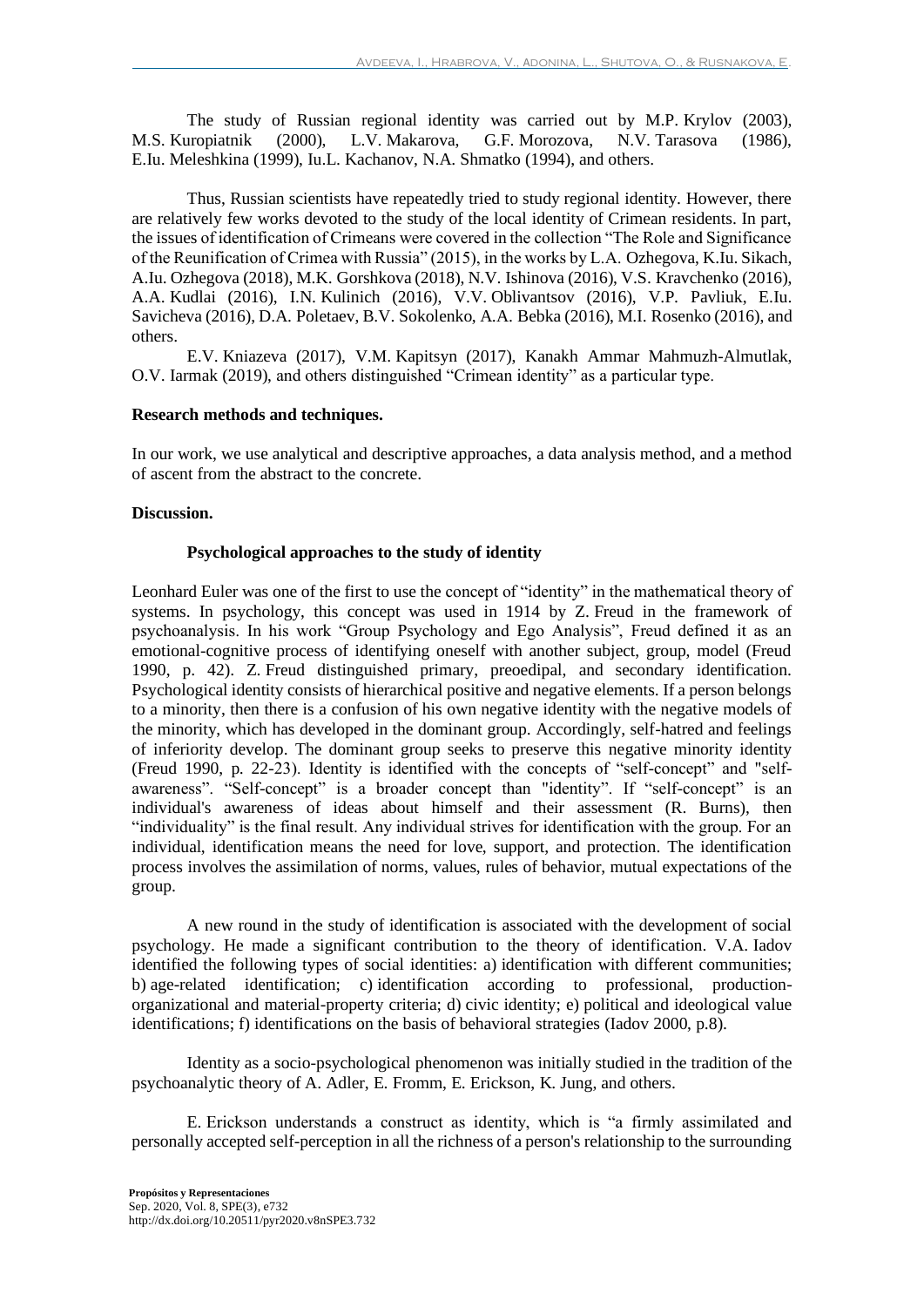world, a sense of adequacy and stable mastery of the personality of the "I" itself (Erickson 1995). Erikson defines identity as "a sense of self-identity, self-listing, usefulness and belonging to the world" (Erikson 1995, p.82). There is a need to search for the boundaries of identity, differentiation of "aliens" in the structure of individual and collective self-determination. Erickson introduced into psychology the concept of "identity crisis" associated with the complete or partial loss of the system-forming "self" projections. The scientist formulated the concept of negative identity in his work "The concept of identity in interracial interaction".

Further study of the formation of identity is associated with the name of K.G. Jung, connecting a person's identity with the unconscious. Identity is both a static attitude (the determinant of "selfhood") and a dynamic one that determines the interconnection of the previous stages of the "self" formation and real role attitudes. K.G. Jung notes the dual nature of identity associated with the nature of the collective unconscious – "the image of the world, which was formed already in time immemorial and in which certain features, the so-called archetypes, or dominants, crystallized over time" (Jung 2007, p.55). The objects of Jung's scientific knowledge are symbols, heroes, and antiheroes and their role in the self-consciousness of the nation. Thus, scientists have been studying the motives of personality behavior, studying the analysis of the interaction of a person and a group.

Neo-Freudians E. Fromm and T. Adorno (2001) believed that the key need of the individual is interaction with the outside world and the desire to avoid loneliness. Achieving this stable state is possible on the basis of self-identification with values, ideals, and symbols. Late psychoanalysis came to the need to consider personal psychological reactions and states. In the traditions of psychological science 60-80 years. In the XX century, ego identity is presented as a barrier preventing the chaotic mixing of the roles.

T. Leary and R. Wilson developed an information-psychological scheme for the "self" analysis. According to T. Leary, the human psyche consists of eight contours associated with the stages of the "self" evolution. The structure of the contours is based on an informationpsychological construct (bio-survival). Physiological personality traits represent the deepest contour. The emotional-territorial contour determines the spatial self-identification of the "self". The "self" cognitive profile represents a logical-semantic contour. The contours of the highest levels are non-local quantum and meta-programming.

### **The influence of the geographical position of the Crimean peninsula on regional identity**

The Crimean peninsula occupies a special position in the Russian state stratification. It is washed by the Azov and Black seas. The northern point of the Crimean peninsula is located on the Isthmus of Perekop, which connects it to the continent.

On the modern geopolitical map, the Crimean Peninsula is the largest region of Russia with a number of distinctive features and limited in the Russian sociocultural space, which has a close cultural and economic connection with mainland of Russia. The geographical position of Crimea makes it attractive for many foreign powers, which contributes to the formation of regional identity associated with the idea of a special community of "friends", existing in the world of "aliens".

The special significance of Crimea is confirmed by historical facts. In 1783, by decree of Catherine II, it was annexed to the Russian Empire. Since that period, relations with the Crimean population were of great importance for Russia. Thus, according to the Ukrainian politician Leonid Grach, Crimea has for many years been a symbol of the value of Russian statehood (Grach 1995 p.33). The formation of regional identity during this period of time is influenced by the all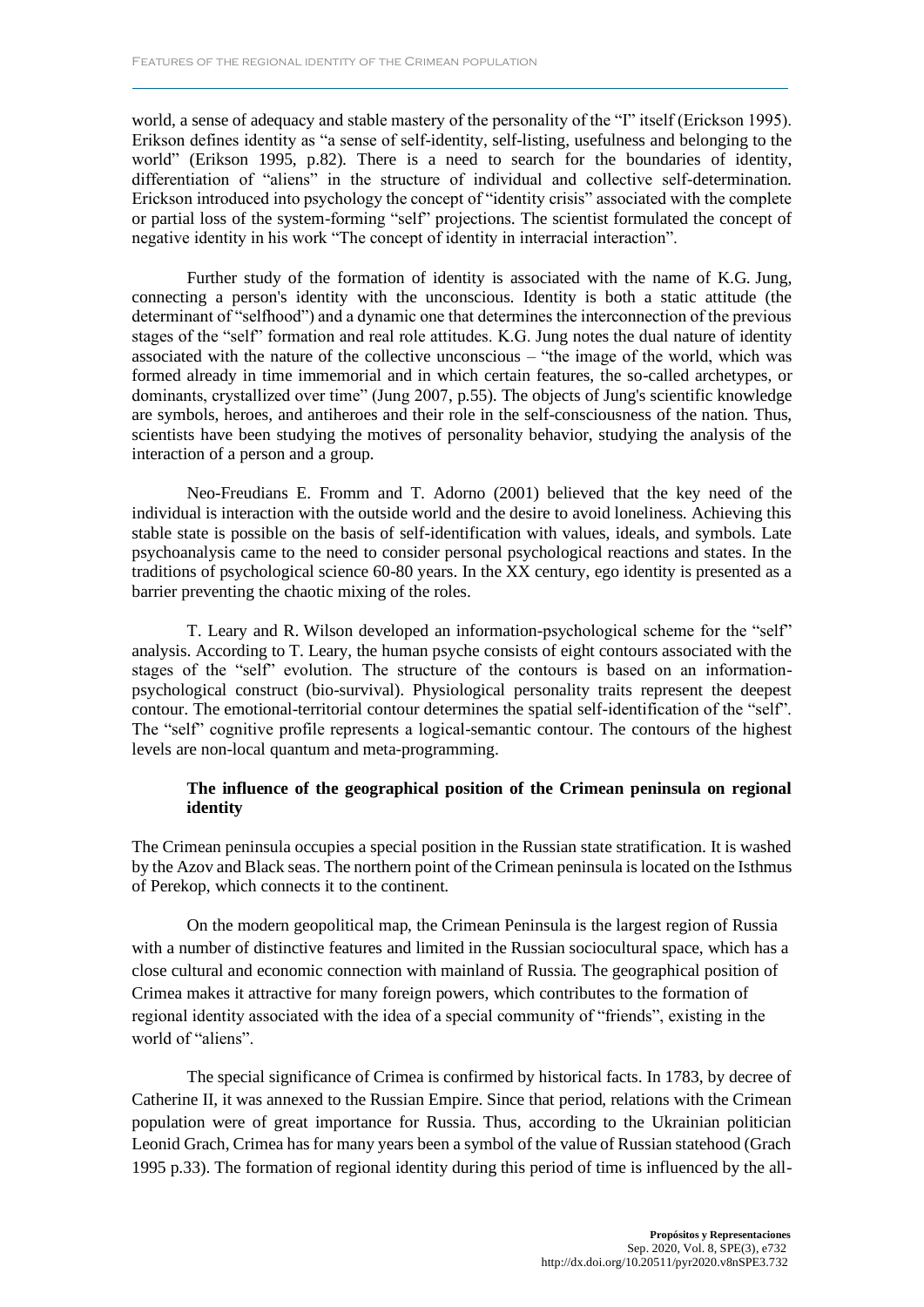Russian values associated with the integrity of the territory, the unity of "ours", and opposition to the "others".

The formation of regional identity was also influenced by the fact that Crimea is a region that combines Eastern Christian, Islamic and Western Christian civilizations. Crimea is a place where West, East and Russia converge.

The presence on the territory of the Black Sea Fleet and the majority of the ethnically Russian population contributed to the fact that even during the period of Ukrainization the territory did not loose touch with the Russian Federation.

Crimea as a multiethnic region is a territory where Russian, Ukrainian and Tatar identities coexist, and political segmentation coincides with ethnic and religious segmentation, which emphasizes the multi-component and multinationality of the peninsula.

Thus, Crimea is a special sociocultural region; the regional identity of its inhabitants is formed in the process of a long history of development on the basis of their own sociocultural code – a system of social, cultural, economic, political and other properties associated with the natural geographic location that ensure internal unity and a certain quality of life.

#### **National self-awareness and regional identity**

Self-awareness is the most important socio-psychological dominant that determines the national and regional identity of the population of Crimea.

The concepts of "nation" and "nationality" do not have clear boundaries (Bromley 1983: p. 50), as they are simultaneously ethnocultural and administrative. the authors of "Essays on the Theory of Ethnos" note that the concept of "nationality" is used to refer to people of the same ethnonym, living both in remote and non-adjacent territories. For example, Ukrainians living in the USSR and Canada retain their ethnic (national) identity from generation to generation. "National" (ethnic) self-awareness – understanding of the state community, religious awareness and emotional attitude to ethnic reality – plays a significant role in determining belonging to an ethnic group. Ethnic identity allows citizens to realize that they belong to a particular ethnic group. Ethnic identity during the collapse of the Soviet Union was replaced by the term "ethnic identity" (Bromley 1983, p. 176-183). Ethnic identity is viewed through the prism of the "we – they" relationship (Iadov 2004). Identity is understood as "self-identification of oneself with a community, an idea of it, the emotional experience of these ideas and a willingness to act" (Vladimirova 2016, p.28). Discussion is the issue of combining ethnic, national-state and regional identity. An analysis of individual constituent entities of the Russian Federation showed that ensuring peace and harmony of various ethnic groups is associated with a state policy of identity. The responsibility for the peaceful coexistence of various ethnic groups in the region is assumed by the state.

The regional identity of Crimea and Sevastopol is linked to the idea of historical unity with Russia. Russianness and the desire to preserve unity with Russia are characteristic of the self-awareness of the inhabitants of Crimea. An active growth of national self-awareness was observed during the Crimean spring 2014. During this period the idea of collectivism, of all-Russian unity, stored in the cognitive structures of national self-consciousness, was actualized. "We are together" becomes an integral constant on the basis of which previously lost basic values are recreated.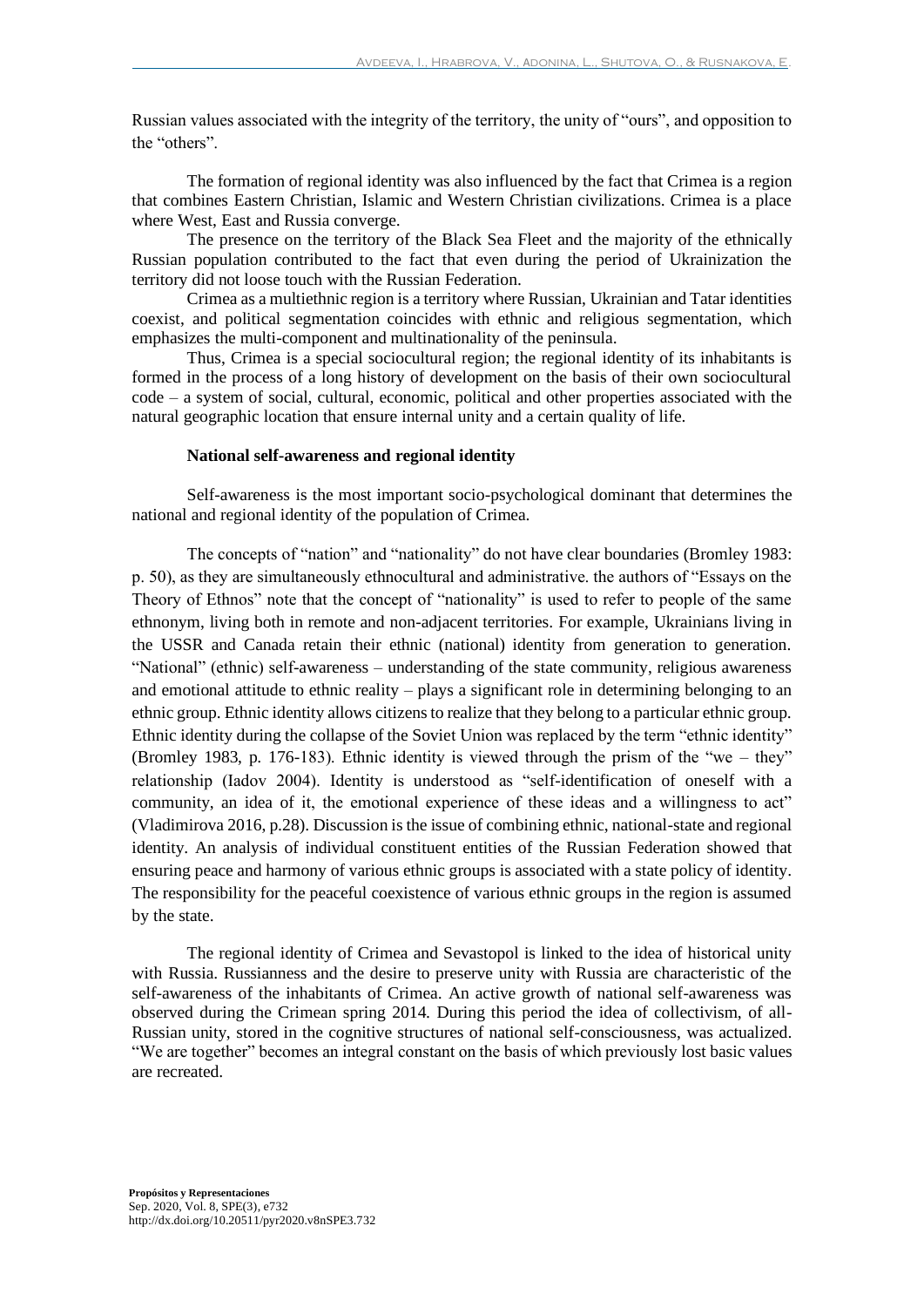#### **Socio-psychological factors contributing to the formation of the Crimean identity**

One of the first concepts of the formation of a national group affiliation was developed by J. Piaget, who, together with A. Weil (1951), analyzed the concepts of "homeland", the images of "other countries" and foreigners. It has been proven that the distinction between "we" and "they" is a necessary condition for the formation of ethnic identity. The formation of ethnic identity is associated with the creation of cognitive models "Homeland". Ethnic feelings are a kind of response to knowledge about ethnic phenomena.

Crimean (regional) identity determines the territorial, political, and historical affiliation of an individual. The concept of regional identity is closely related to the concept of "small homeland" (Krylov 2005) and is defined as "local patriotism". Closely related to this concept is the concept of "ethnos". Following Lev Gumilev, ethnos is understood as "a collective of people that naturally formed on the basis of an original stereotype of behavior, existing as an energy system (structure) opposing itself to all other such collectives, based on a sense of complementarity" (Gumilev 2007, p.858). That is, an ethnos is "a certain group of people (a dynamic system), opposing itself to all other similar collectives ("we" and "not us"), having a special internal structure and an original stereotype of behavior" (Gumilev 1993, p.285). The main features of an ethnos include such psychological characteristics as self-awareness (or identity), a stereotype of behavior (norms of relations between groups, between individuals, groups, etc.). Stereotypes of behavior begin to develop in children in the process of socialization under the influence of a certain cultural environment. Once formed, they are almost impossible to change, even if a person moves to another country and speaks another language. Ethnos is a historically established stable set of people who have stable features of language, culture, psyche, and awareness of their unity and difference from other similar formations. Visions about ethnicity are formed in the process of the development of society. The differentiating features are norms, values, language, ideas about the native land, mythology, folk art, etc. The perception of the members of an ethnic group changes depending on historical conditions.

During the Ukrainian political crisis of 2013-2014, Crimean regional sentiments enhanced. Thus, as the Crimean Republican Organization of the Union of Young Political Scientists of Ukraine stated, 72.2% of the residents of Simferopol considered themselves patriots of Crimea (Bol' shinstvo krymchan). The strength of regional identity and connection with Russia was confirmed as a result of the referendum on the status of the Republic of Crimea and the city of Sevastopol on March 16, 2014. 96.77% of the residents of the Republic of Crimea, who took part in the referendum and 95.6% of the residents of Sevastopol, voted for reunification with Russia. The turnout rate was 83.1% and 89.5% (37.38). The lowest turnout was observed in areas where the Tatar population predominated.

Thus, the formation of a regional ("Crimean") identity in Crimea took place under the influence of all-Ukrainian political processes. As a result of the policy pursued by Kyiv, the values of the majority of Crimeans (Russians and other ethnic groups who inhabited Crimea) were the preservation of the Russian language and Russian culture in the conditions of Ukrainization, which took place throughout the entire existence of the independent Ukrainian state. In these conditions, an identity made it possible to preserve its originality, to emphasize the uniqueness of Russian culture and psychological habit.

#### **Language as a means of maintaining identity**

The Crimean peninsula is multinational. The overwhelming majority of the Crimean population is Russian or Russian speaking. According to the 2001 census, 60.2% of Russians lived in the Autonomous Republic of Crimea and Sevastopol, 23.9% were Ukrainians, and 10.2% were Crimean Tatars (The number and composition of the population of Ukraine according to the results). In addition to this ethnic majority, Belarusians, Armenians, Jews, Moldovans, Poles, Greeks, Germans, Bulgarians, Gypsies, etc., lived in Crimea, who, from 1992 to 2013, supported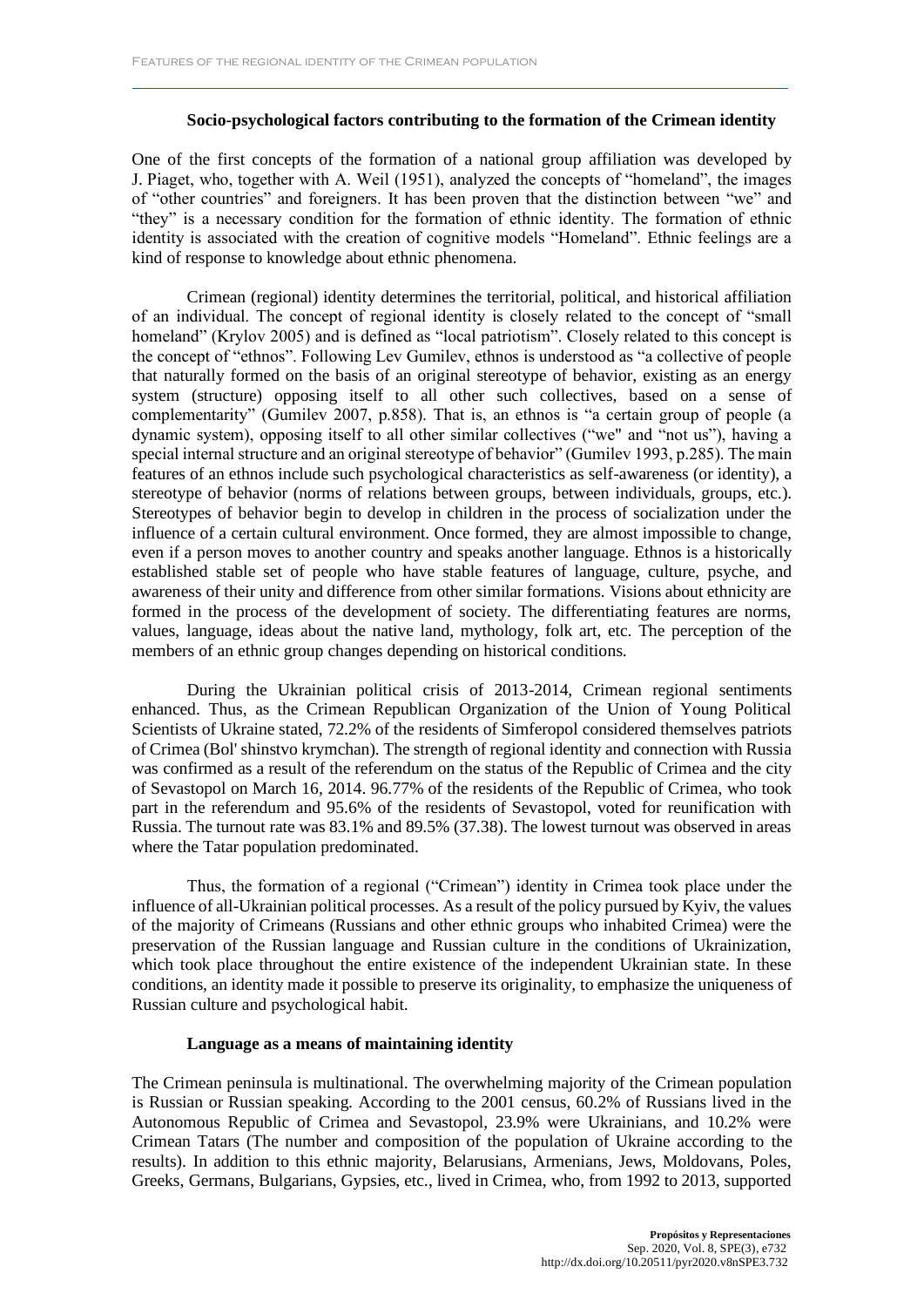Russian symbols to a greater extent than Ukrainian ones. The 2001 census confirms this fact. Thus, 97-98% of Crimeans use Russian in everyday life, which exceeds the share of Russians. It is the Russian language that influences the formation of group identity, which determines the preferences in the use of the language: "no matter how individually people are different, there is a typically common in their experiences, as" responses "to what is happening before their eyes, in their minds and hearts" (Shpet 1996, p. 341).

Russian identity forms the basis of regional one. Accordingly, the issue of integrating Crimea into Russia was not particularly acute, since even the Ukrainians living in Crimea speak Russian in their everyday life.

The Russian language determines the ethnic identity of the nation. Self-identifying themselves with the Russian ethnos, the inhabitants of Crimea form an idea of themselves and others. The idea of the distance between one's own and someone else's ethnic community contributes to the formation of ethnic stereotypes. A significant role is played by linguistic selfidentification, which determines the use of language and its choice in various communicative situations, language preference. Ethnic identity is closely related to linguistic competence and features of linguistic behavior. "When the base of national self-awareness in terms of the parameters of national culture narrows, the role of historical memory increases" (Vladimirova 2016, p.28). The native language is considered to be the language in which the primary skills of speech interaction are formed. They use an emotional attachment to their native language. The Russian language is becoming a sign of ethnic identity, "common historical destiny". Inclusion in the Russian Federation for residents of Crimea means integration into their ethnic group.

The ethnic-differentiating characteristics are based on the division of the community into "we" and "they". Ethnic identity is expressed through the idea of a territorial community – "motherland centrism". In the public mind, language and people are perceived as synonymous. Even the studies of the 70-80s of the XX century described the language as "the fact of greatest importance"; 70-80% of Estonians, Uzbeks, Georgians, Moldovans considered it the "ethnic identifier" (Ethnosociology 1998, p.153).

During the entire period of Ukrainization, Crimea and Sevastopol were the places where the Russian language dominated in all spheres of life, which gave rise to the linguistic assimilation of Ukrainians, Crimean Tatars, etc. For the majority of the population of Crimea, Russian is the native (mother) language. It forms the primary skills of speech interaction. That is why the Russian language acquires the status of an "nevitable, self-evident realit" (Berger & Lukman 1996, p. 234).

From the very birth, the inhabitants of Crimea are involved in active language practice. The Russian language plays the role of a symbol of unity with the Russian people. The Ukrainian language was the state language but was little in use. The Crimean Tatar language is of great importance only as a means of communication between its native speakers. Accordingly, the Russian language on the territory of Crimea helps to overcome interethnic barriers.

During the period of Ukrainization, the Russian and Ukrainian languages were taught on the territory of Crimea. The inhabitants knew the literary norm of the two languages, but at the same time retained their ethnic identity. Those Ukrainians who lived in Russia, but belonged to the Ukrainian minority, did not know the literary language of their ethnic group. Among them there was a strong tendency to change their ethnic identity to Russian (Kulinich 2016).

The population of the Crimean peninsula considers their native language as the main means of communication. This fact was used by Ukrainian politicians during political issues. It served as a means of maintaining a regional identity. However, in spite of numerous election promises, the Russian language did not become the second state language.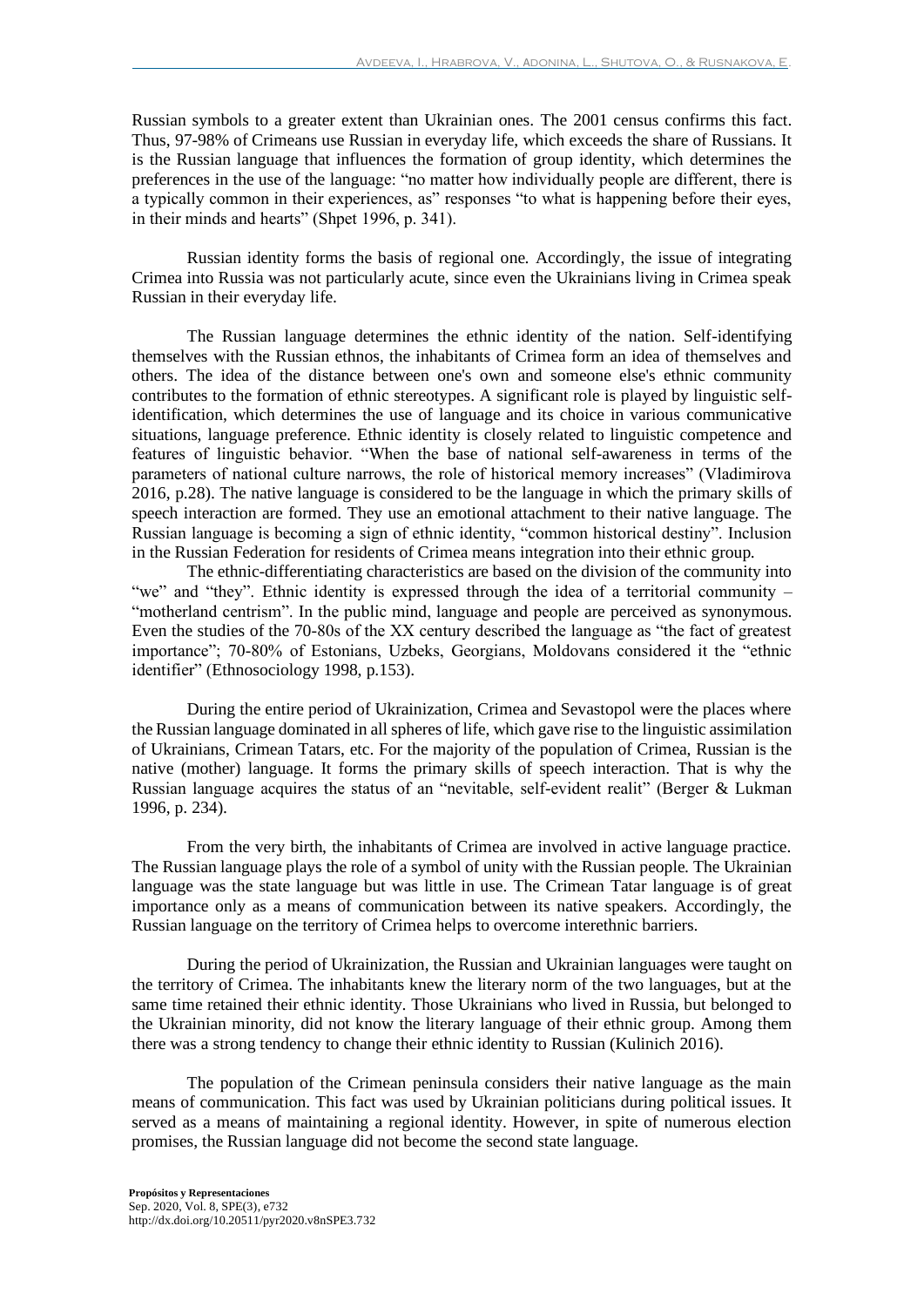Accordingly, a conflict of ethnic identities has been formed. To a greater extent, isolation was characteristic of the Crimean Tatars. According to the Center for Ethnosocial Research, when answering about the status of Crimea, 37% would like to see it as an independent republic within Russia, 10.5% – as an independent republic in alliance with Russia, Ukraine and Belarus, 32.1% – an autonomous republic within Ukraine,  $8.3\%$  – a region of Ukraine.  $4.8\%$  – by the Crimean Tatar autonomy within Ukraine. 4.3% – an independent Crimean Tatar state, and 0.5% – as the vilajet within Turkey. Analysis of the data shows that more than 60% supported the idea of reunification with Russia (Filatov 2012). When answering the question about a social group affiliation, 50.5% referred them to "Crimeans", "Russians", "Soviet people", "Russians", 24.7% – to the "citizens of Ukraine", "Ukrainians". That is, state identity is important for Ukrainians and Russians, while ethnic identity is important for Crimean Tatars.

The Russian language "with its emotional potential" (Ross, 1979: 10) and psychological nature has become an ethnic-determinant, a cultural marker, a symbol of unity with the Russian world for most of the inhabitants of the Crimean peninsula. Territory ("motherland"), dwelling ("home"), language ("native speech"), etc. become symbolic markers (Skvortsov, 1995).

Thus, the study showed that the Russian language is a means of maintaining the regional and territorial identity of the Crimean population.

For the residents of Crimea, who consider Russian as their native language, Russian is becoming a symbol of ethnic identity.

#### **Conclusiones**

The conducted research allows us to make the following conclusion:

1) The regional identity of the inhabitants of the Crimean peninsula is a sociopsychological construct formed on the basis of ideas about oneself, about others, about the world and a person in this world. Crimean identity is a characteristic that determines territorial and historical affiliation and is formed on the basis of differentiating the concepts of "we" and "they". The constant "we" semantically means "me and other residents of Crimea, Russia".

2) When living in a certain territory, a person is included in a multi-level system of relationships with society, masters its sociocultural code. As a result, there is a process of identification with other members of society.

3) The formation of the identity of the population of Crimea is influenced by its multinational composition. The period of Ukrainization contributed to the growth of the national consciousness of the Crimeans. At the same time, the national consciousness of the majority of Crimean residents is formed in opposition to the Ukrainian national consciousness. The regional identity of the majority of the population is associated with the idea of historical unity with the mainland of the Russian Federation.

4) The formation of regional identity is based on a system of universal, group and individual values. Regional identity includes Patriotism, personal self-identification, selfidentification with a certain territory, the image of local residents, the memory of history, ancestors, the history of the region, region. Regional identity determines the nature of the behavior of a person in society and distinguishes "friends" and "aliens".

5) Language plays a significant role in the formation of regional identity. It helps people become aware of themselves as part of a socially significant group, a society.

#### **References**

Adorno T. (2001) Study of authoritarian personality. Moscow, Russia, 416

Antonova, N.V. (1996) The problem of personal identity in the interpretation of modern psychoanalysis, interactionism, and cognitive psychology, *Questions of psychology*. No. 1, 132-142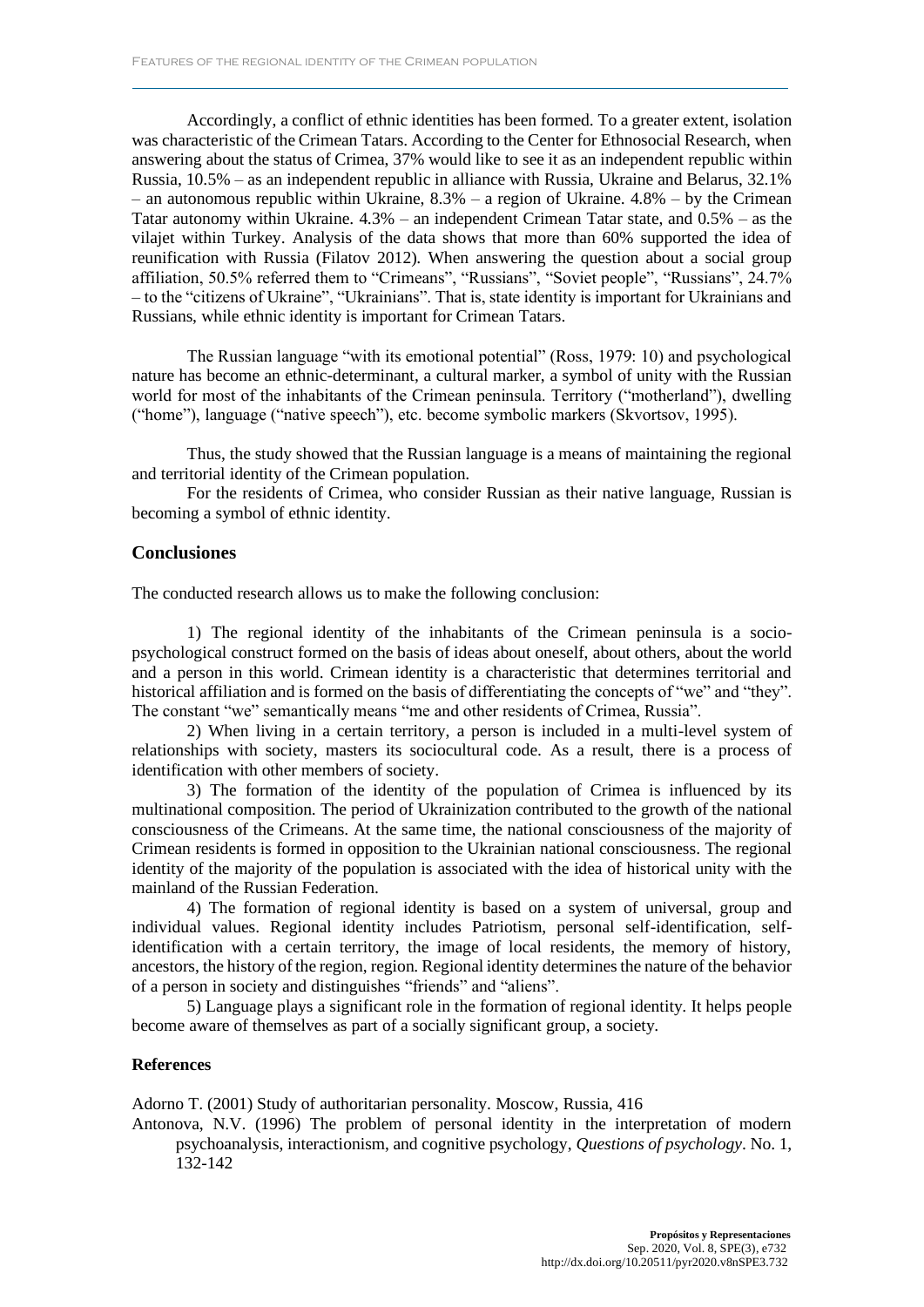- Baranova, T.S. (1993) Theoretical models of social identification, *Social identification of personality*. Moscow, Institute of Sociology, Russian Academy of Sciences, 168
- Berger, P. L., & Luckmann, T. (1995) The Social Construction of Reality. A Treatise on sociology of Knowledge. Moscow, Russia, 323
- Bromlei, Iu.V. (1983) Essays on the theory of ethnos. Moscow, Russia, 412
- Burns, P. (1986) Development of the self-concept and education, Moscow, Russia, 421
- Cheboksarov, N.N. (1964) Problems of the origin of ancient and modern peoples. Moscow, Russia, 418
- Erikson, E. (1995) Identity: adolescence and crisis. Moscow, Russia, 176
- Ethnosociology (1998) Textbook for universities. Yu. V. Harutyunyan. Moscow, Russia, 270
- Filatov A.S. (2012) Crimea: ethnocultural guidelines and political attitudes. *Issues of the development of Crimea*. Edition 16. Simferopol, Russia, pp. 184-190
- Freud, Z. (1990) Psychology of the unconscious: Collection of works. Comp., scientific. ed., opening letter author M.G. Iaroshevskii. Moscow, Russia, 448
- Fromm E. (1998) Soul of Man. Moscow, Russia, 398
- Gorshkov, M.K. (2018) Reunification of Crimea with Russia: socio-historical, political, and sociocultural preconditions, *Sociological Science and Social Practice*. Vol. 6. No. 2 (22), 7-16
- Grach, L. (1995) Geopolitics and modernity. Marxism and modernity. No. 2, 33
- Gumilev, L. (2007) Ancient Russia and the Great Steppe. Moscow, Russia, 858
- Iadov, V.A. (2000) Social and socio-psychological mechanisms of the formation of social identity. *Psychology of self-awareness: Reader*. Moscow, Russia, 601
- Ishinova, N.V. (2016) The problem of raiding as one of the modern threats to the economic security of the region. Black Sea Scientific and Practical Conference of Moscow State University "Security Problems in the Modern World", May 26-28, 10-12
- Ivanova, N.L. (2004) The structure of the social identity of the individual: the problem of analysis. *Psychological journal*, 2004. Vol. 25, No. 1, 76-96
- Jung, K.G. (2007) Archetype and symbol. Moscow, Russia, 55
- Kachanov, Iu.L., & Shmatko, N.A. Semantic space of social identity. *Social identity*. Moscow, Russia, 1994, part 1, 26-39
- Kanakh, Ammar Mahmuzh-Almutlak, & Iarmak, O.V. (2019) National-state identity of the Crimean students: factors of formation, *Interethnic and interregional consent in the student environment of Crimea and Sevastopol: monitoring and analysis of the level of development*, 26-34
- Kapitsyn, V.M. (2016) "Young Russian" identity: Crimea, 2014-2016. *Bulletin of the Perm Scientific Center of URO RAS*. No. 5, 11-18
- Kapitsyn, V.M. (2017) The referendum in Crimea on March 16, 2014 and the upgrade of Russian identity. *Russian political science*. No. 1 (2), 14-21
- Karnyshev, A.D., & Karnysheva, O.A., & Ivanova E.A. (2016) Youth of Asian Russia: Features of Civil and Ethnic Psychology. Monograph. Irkutsk, Russia, 400
- Kniazeva, E.V.(2017) The structure of the Crimean identity: the experience of using binary logistic regression to build identification models of Crimeans (based on the research "Open Opinion - Crimea 2016". Telescope: Journal of Sociological and Marketing Research. No. 2, 12-16
- Kozlova, T.Z. (1993) Features of social identification at different stages of the life cycle of a person, 321
- Kravchenko, V.S. (2016) On the development of financial models for small innovative enterprises for the purpose of economic security of the Black Sea region. Black Sea Scientific and Practical Conference of Moscow State University "Security Problems in the Modern World", May 26-28, 2016, 12-13
- Krylov, M. (2005) Regional identity in the historical core of European Russia. *Sociological research*. Moscow, Russia, No.3, 13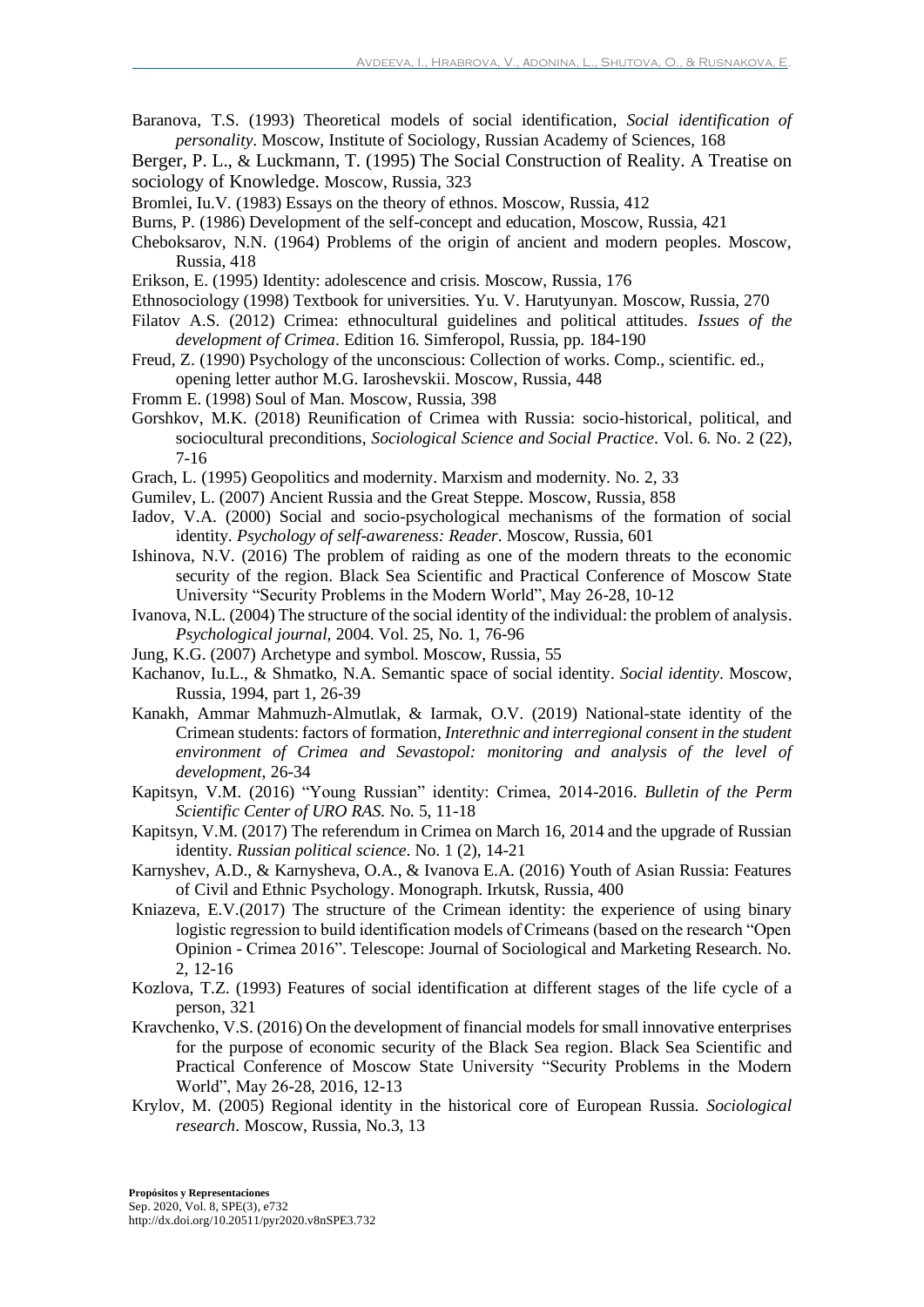- Krylov, M.P. (2003) Research into Russian regional identity. *Culture and mentality of the population of Siberia. Abstracts of the International Scientific and Practical Conference*. St. Petersburg, Russia, 48-49
- Kudlai, A.A. (2016) Political security in the Crimean Federal District and modern challenges. Black Sea Scientific and Practical Conference of Moscow State University "Security Problems in the Modern World", May 26-28, 2016, 13-15
- Kulinich, I.N. (2016) "Aging" of fixed assets in the aspect of the economic security of the region. Black Sea Scientific and Practical Conference of Moscow State University "Security Problems in the Modern World", May 26-28, 2016, 15-17
- Kuropiatnik, M.S. (2000) Indigenous peoples and the phenomenon of transnationalization. Collection. Siberia. Problems of Siberian Identity. Ed. Acad. RANS Boronoev A.O. St. Petersburg, Russia, 668
- Lebedeva, N.M. (2011) Ethnic and cross-cultural psychology. Moscow, Russia, 424
- Liri T. (2001) Seven tongues of God. Moscow, Russia, 224
- Makarova, L.V., & Morozova, G.F., & Tarasova, N.V. (1986) Regional features of migration processes in the USSR. Moscow, Russia, 256
- Maliukova, F.R. (2003) Social identification as a mechanism for the formation of selfconsciousness. Dissertation for the degree of candidate of psychological sciences. St. Petersburg, Russia, 232
- Meleshkina, E.Iu. (1999) Regional identity as a component of the problems of the Russian political space. *Regional self-awareness as a factor in the formation of political culture in Russia*. Moscow, Russia, 344
- Nikitina, V., & Kulakova, V., & Fisenko, O., & Girinskaia L. (2017) Control Technology of Social Protection of The Pre-retirement Age Persons in The Russian Federation: The Theoretical Aspect. *The Turkish Online Journal of Design Art and Communication*, Desember, 1962 – 1969. https: doi://10.7456/1070DSE/183WoS
- Oblivantsov, V.V. (2016) Risks and safety of sustainable development of rural areas of the Sevastopol region. *Black Sea Scientific and Practical Conference of Moscow State University "Security Problems in the Modern World"*, May 26-28, 2016, 17-19
- Ovchinnikova, Iu.G. (2003) On the ways of resolving the identity crisis. *Bulletin of Moscow University*. Series 14-Psychology, 96
- Ozhegova, L.A., & Sikach, K.Iu., & Ozhegov, A.Iu. (2018) Reunification of Crimea with Russia: causes and geopolitical consequences. *Geopolitics and ecogeodynamics of regions*. Vol. 4 (14). Issue 3, 389-394
- Pavliuk V.P., & Savicheva E.Iu. Directions of increasing investment activity as a condition for the economic security of Russia. *Black Sea Scientific and Practical Conference of Moscow State University "Security Problems in the Modern World"*, May 26-28, 2016, 19-21
- Poletaev, D.A., &Sokolenko, B.V., & Bebka, A.A. (2016) Sustainable development of the Crimean region in the context of the application of innovative concepts of higher education. *Black Sea Scientific and Practical Conference of Moscow State University "Security Problems in the Modern World"*, May 26-28, 2016, 21-23
- Processes of identification of Russian citizens in the social space of "their" and "non-their" groups and communities (1999-2002). *Master class of Professor V.A. Poison*. Moscow, Russia, 326
- Pronina, E.E. (2016) National identity as a security factor. *Black Sea Scientific and Practical Conference of Moscow State University "Security Problems in the Modern World"*, May 26-28, 2016, 155-157
- Rosenko, M.I. (2016) Challenges and threats to the security of the Black Sea region in the context of cooperation in the military sphere of Turkey and Ukraine. *Black Sea Scientific and Practical Conference of Moscow State University "Security Problems in the Modern World"*, May 26-28, 2016, 23-26

Ross L., & Nisbett R. (1999) Man and Situation. *Perspectives of social psychology*. Moscow, Russia, 190